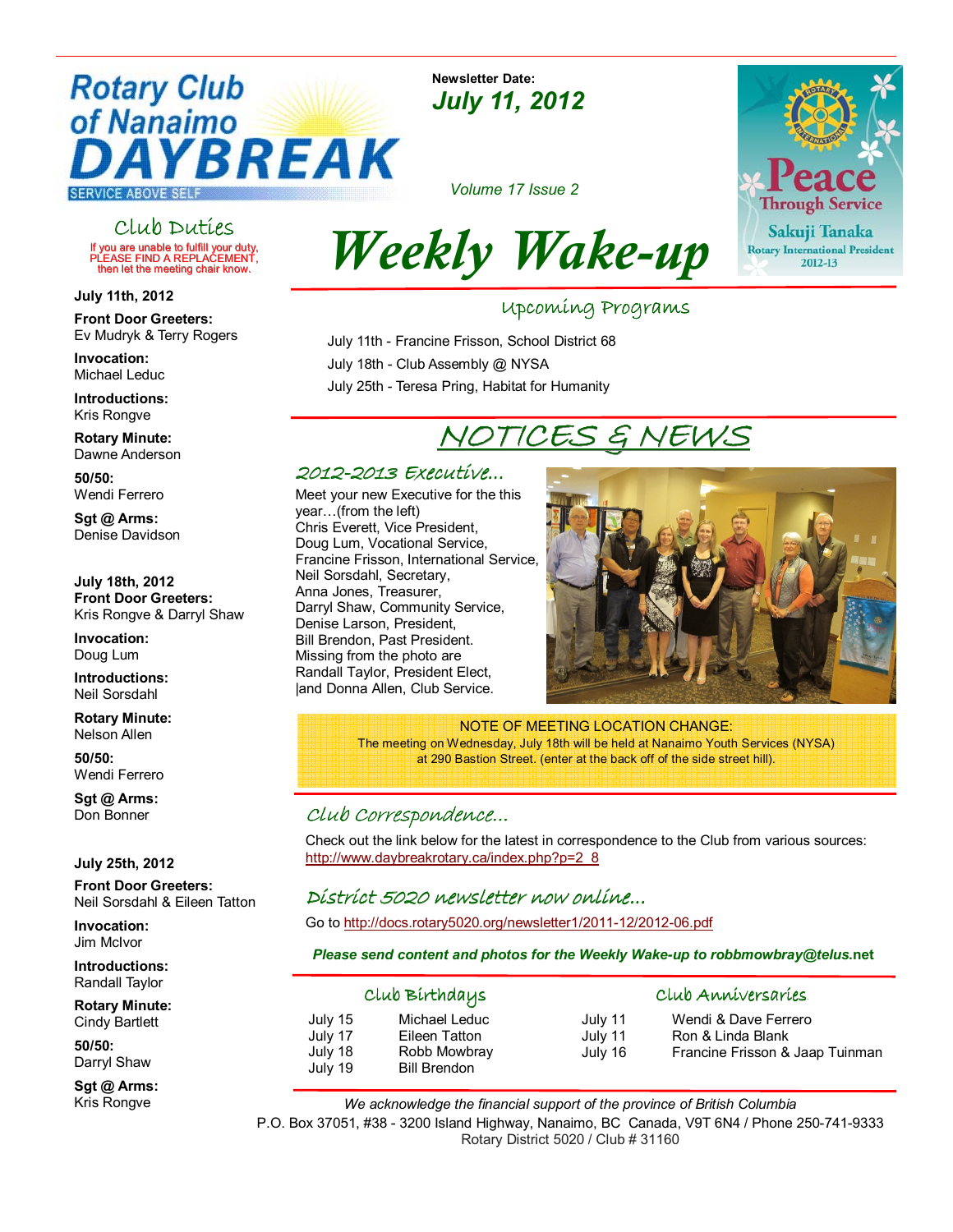Hugs this morning came from Karin Mattern & Robb Mowbray. Money was collected by Nathan Thornton, resplendent in a tie. Today was President Denise Larson's first official day heading our meeting. (Yup! She needs the microphone to keep this group responding.) Rod Mont's sax brought us under control for our anthem.

Chris Everett got away with one this morning, asking for Guests, then Rotarians. Neil Sorsdahl presented Retired USAF Brian Mazerski, and Kris Rongve intro'd our speaker Lynda Avis and her husband Bruce. Anna Owens shared Daryl Stech. No Rotarian visitors.

Ken Hammer jumped in for a contemporaneous Rotary Moment and related how the Ghanians were thrilled with their visit with us. They particularly appreciated their home stays with us. They were also impressed by how successfully the five Rotary Clubs of Nanaimo worked together.

Rod Mont will be coordinating guest speakers this

year. He wants to add Classification talks by having members speak on interesting topics related to their careers.

Lynda Avis is the President of the Nanaimo Auxiliary to Nanaimo Regional General Hospital. Bruce, though we know him through the Parole Citizen Advisory Committee, was here to handle the A/V equipment.

Lynda's purpose was to raise awareness of their Auxiliary. Their purpose is to raise funds for the care and comfort of the patients. "Yes, we are little old ladies in red smocks, but we are a great deal more!"

Their volunteers range from 16 to 88 years of age. They average over 40,000 volunteer hours/year, with dramatic impact on patients, family members & visitors.

Their motto "It is better to light a candle than complain about the darkness." Beginning in 1899, ladies banded together with the "object to aid the hospital." Funds were raised by afternoon teas, auctions, cook books (reputed to have first Nanaimo Bar recipe) and fancy dress balls. They also hold biannual sewing sales in June & December.

In 1913, they loaned \$800 to the hospital to meet their payroll. Since 1996, more formal records have been kept of the donations to Nanaimo Hospital Foundation.

100 volunteer Candy Stripers help patients with their meals and assist in medical day care. The Grade 8-12 students gain work experience and generational skills, and the Auxiliary funds \$8,000 in bursaries/year.

Wednesday – Nanaimo Oceanside, 3rd Street Fieldhouse, 5 p.m. Thursday – Lantzville – ABC Restaurant on Mary Ellen Drive, 7 a.m.

Rotary Club Meetings Monday – Parksville, Bayside Inn, Noon

Friday – Nanaimo – Coast Bastion Inn, 12:15 p.m.

The Thrift Store, opposite Quality Foods at Northridge Centre, has 70 volunteers and generates their

Tuesday – Nanaimo North, Frith-Radcliffe Auditorium, Kiwanis Village, 6:15 p.m.

continued on next page.../

#### Rotary Contacts

Club President: Denise Larson Past President: Bill Brendon Vice President: Chris Everett Club Secretary: Neil Sorsdahl Club Treasurer:

Anna Owens Club President Elect: Randall Taylor

International Service Director: Francine Frisson Community Service Director: Darryl Shaw Vocational Service Director: Doug Lum Club Service Director: Donna Allen

Bulletin Editor: Robb Mowbray

Assistant Governor Area 2B: Barry Sparkes District Governor 2012-2013: Judy Byron RI President 2012-13: Sakuji Tanaka

#### $\sim$ ~~~~~~ Make-ups

To ensure that your make-up information is properly recorded, send any info on extra meetings attended, extra committee work, service projects, online work, etc. to Membership Chair, Rod Mont at mont@islandlaw.ca.

#### Four Way Test

 $\sim$ ~~~~~~

- 1. Is it the TRUTH?
- 2. Is it FAIR to all concerned? 3. Will it build GOODWILL and
- BETTER FRIENDSHIPS?
- 4. Will it be BENEFICIAL to all concerned?



### Meeting Notes - July 4th notes by Ron Blank, photos by Darryl Shaw





...Ken Hammer provides a Rotary Moment...